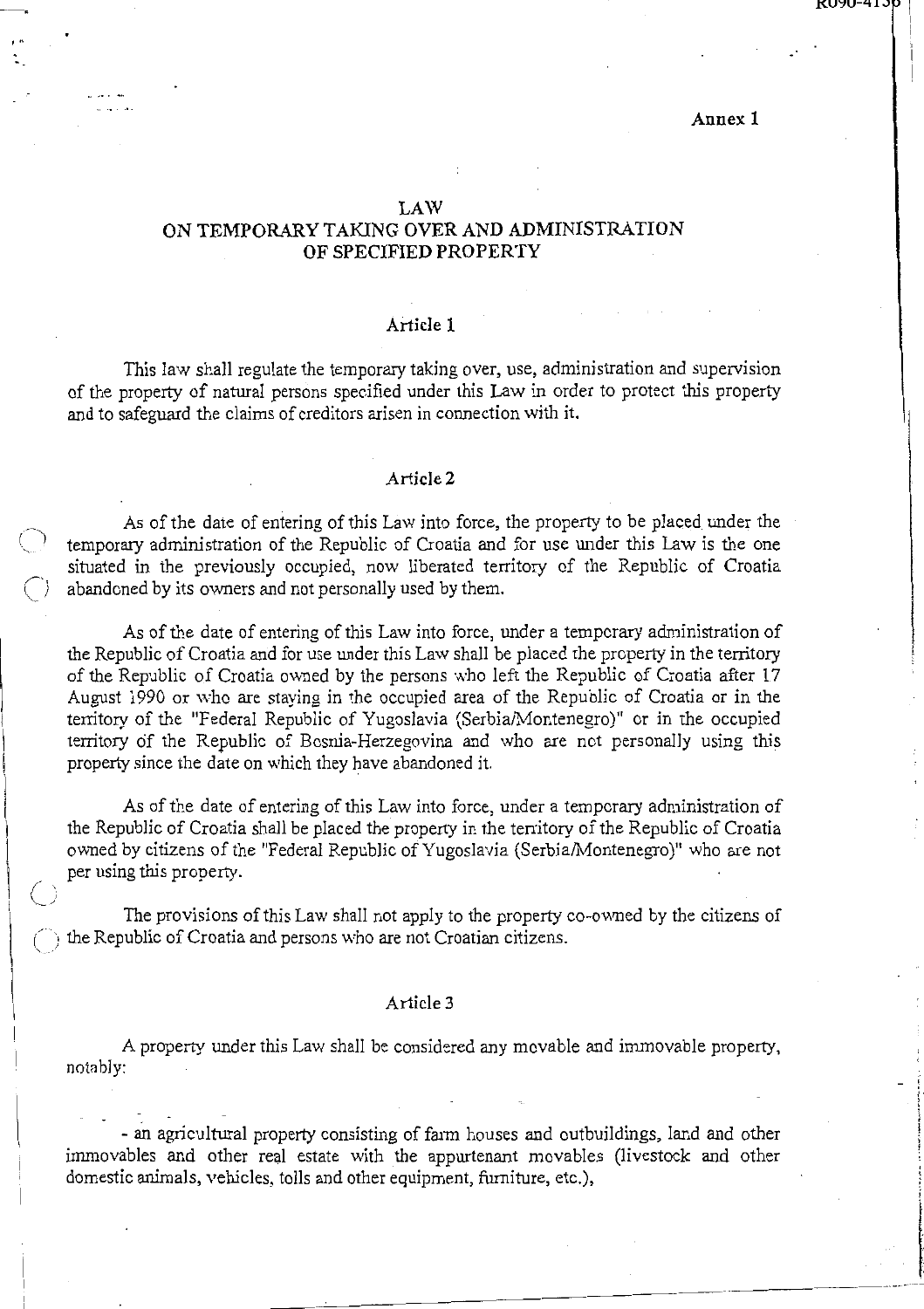. . **e:** I

**c** 

It

**e:** 

**s:** 

**c:** 

**c:** 

 $\blacksquare$ 

**e:** 

**c:** 

**c:.** 

**e:** 

 $\bullet$ 

**c:** 

**c:** 

**c:** 

**c:** 

**c** 

**c:** 

**c** 

**c** 

**c:** 

**c:·** 

**c** 

**c** 

**Ct:** 

**s::** 

 $\mathbf{r}$ .

i  $\mathbf{r}$ 

 $\mathbf i$ 

 $\bullet$ !.<br>!.,

- houses with appurtenant plots and flats (hereinafter referred to as "buildings"), furniture and other movables in them,

- commercial buildings and business premises, as well as other structures (garages, sheds, stores, etc.), and movables in them,

- vehicles, vessels, tools, equipment, etc.

*()*  .......

 $\bigcirc$ 

 $\bigcirc$ 

 $\bigcap$ 

# Article 4

The possession of the property to be temporarily administered by the Republic of Croatia as the date of entering of this Law into force shall be taken over by a municipality or a tovm and the City of Zagreb (hereinafter referred to as "municipality or town") on the area of which the property is situated.

The prefecture, that is a Commissioner of the Government of Croatia, for a municipality, that is, a town, shall set up a Commission for Temporary Taking Over and Use of Property (hereinafter referred to as "Commission") which shall take an inventory and shall have other powers as specified by this Law. The inventory shall be submitted to the Ministry for Development and Reconstruction which shall keep records on the property.

Appointed as members of the Commission under Paragraph 2 of this Article shall be representatives of town, that is, municipality prefecture and council, prominent citizens, and if possible, representatives of competent ministries (Ministry for Development and Reconstruction, Ministry of Defence, Ministry of Internal Affairs, Ministry of Labour and Social Welfare, Ministry of Agriculture and Forestry, the Croatian Office for Displaced Persons and Refugees and the Public Attorney's Office).

· . . For a municipality or a town area more Commissions under Paragraph 1 of this Article can be set up.

### Article 5

The Commissions under Article 4 of this Law can place the property under Article 2 of this Law in temporary possession of and for use of displaced persons and refugees, returnees whose property has been destroyed or damaged during the liberation war, war invalids, families of Croatian defenders killed or missing in the liberation war, and other citizens performing duties vital for the security, reconstruction and development of the previously occupied areas.

Complaints against the Commission's decisions can be sent to the Ministry of Justice within 8 days as of the day of delivery or notice. Lodging a complaint shall not defer enforcement of the decision.

When giving a property in possession and for use minutes shall be prepared on the state of the property and its placing in possession.

· .. :::azu•u•~ '•. **a::z ... ••-l <=.sc .• 3 .. . s ••. 1.•2-** •. • : • . ' . > •. .; !tA ••• •.2 1 ~:-.=!~l!2U:.4!P..WWWWb&P.&iWWWL&PUttAA.kWWWALLL221§'.!§£.:Z~ **.. -.-·**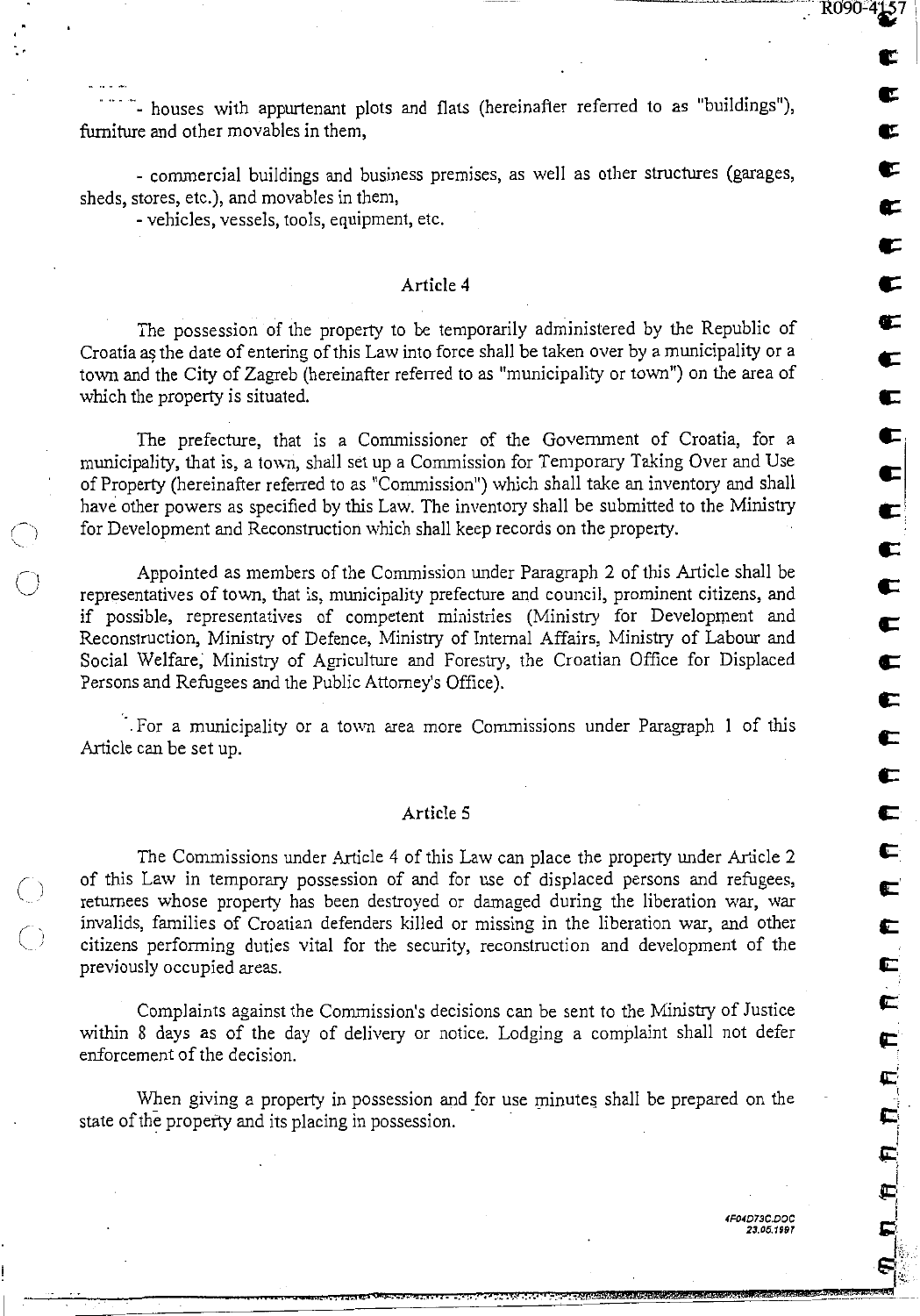# Article 6

The work of the Commissions under Article 4 of this Law shall be guided and coordinated by the Ministry for Development and Reconstruction; Minister for Development and Reconstruction can issue instructions, as required, regarding the implementation of the Law in respect of the property and the persons to whom this property is given in possession and for use.

# . Article 7

Persons who under the provision of Article 5 of this Law have been given the property under Article 2 of this Law in possession and for use shall run this property with due care of a good manager; in relation to the protection of this property from third parties they shall have all powers vested in a proprietor and shall be free to use proceeds of the property for their own needs.

Persons under Paragraph 1 of this Article cannot dispose of (alienate, exchange, lease, let for temporary paid or free use, mortgage or otherwise encumber) the real estate constituting the property, nor can they dispose of the vehicles and live stock without consent by the Commission under Article 4 of this Law.

Any contracts entered into contravention of the provisions of Paragraph 2 of this Article shall be null and void.

# Article 8

As long as the property is administered by the Republic of Croatia its owner cannot dispose of (alienate, exchange, lease;. let for temporary paid or free use, mortgage or othenvise encumber) such property.

Excluding the provision of Paragraph 1 of this Article, the Government of the Republic of Croatia can, at the proposal of the Minister of Justice, exempt certain, property from the prohibition to dispose of.

 $\bigcirc$ 

 $(\ )$ 

The provisions of Paragraph 1 and 2 of this Article do not refer to the cases in which the property administered by the Republic of Croatia, on the basis of a contract of exchange, is acquired by Croatian citizens or Croats who were forced to leave "Federal Republic of Yugoslavia (Serbia/Montenegro)" or the occupied territory of the Republic of Bosnia-Herzegovina.

The contract of exchange from Paragraph 3 of this Article shall be submitted for consent to the Ministry of Justice. The consent of the Ministry of Justice substitutes the clauses of the notarisation of signatures and tax assessment by competent bodies.

Any contracts entered into contravention of the provisions of this Article shall be null and void.

i  $\cdot$  . i I lanara y 1. 1 .

-- --- -· --·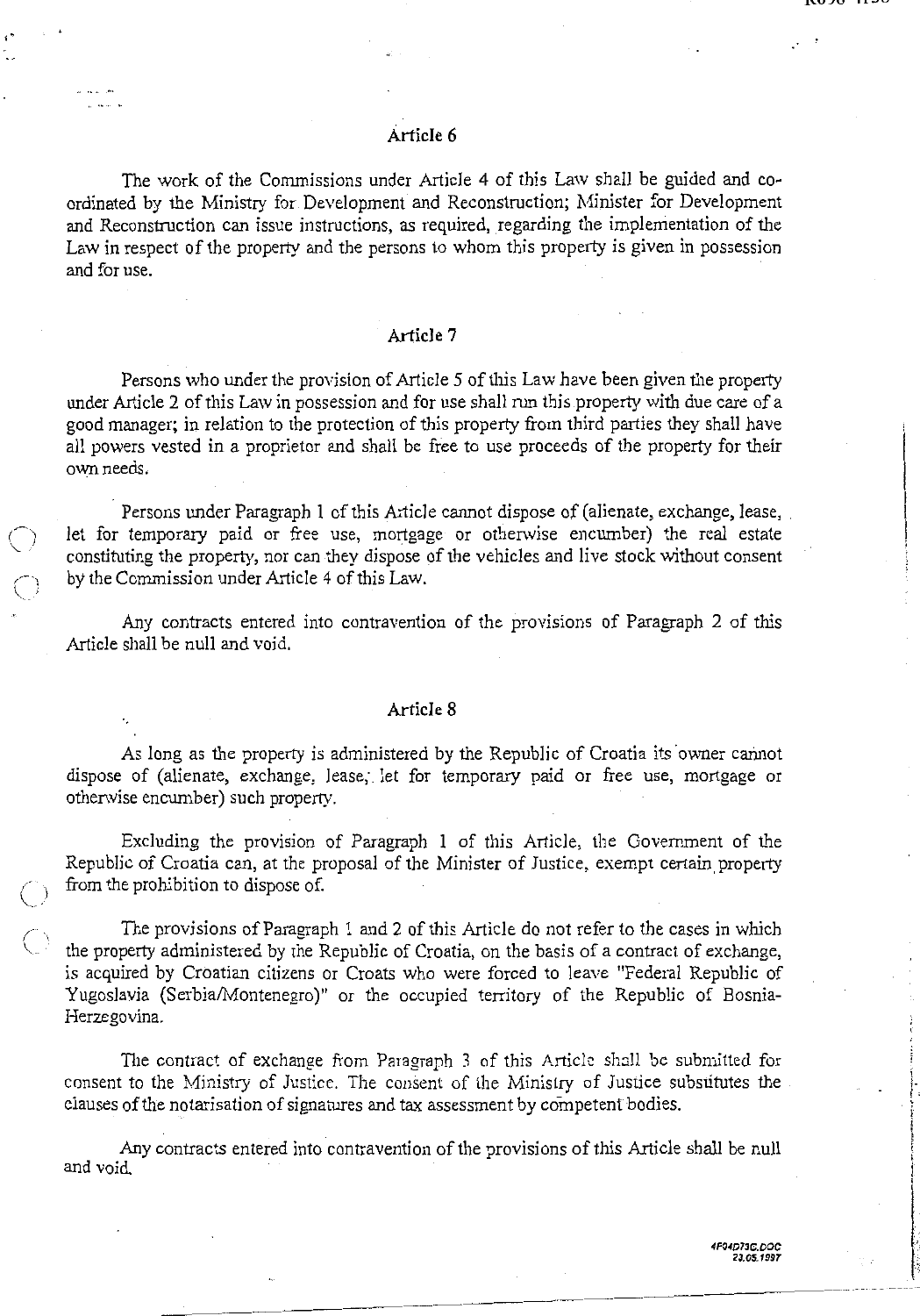#### Article 9

If the property which is the subject of a contract of exchange is previously given by the decision of the Commission in possession and for use to the persons from Article 5, Paragraph 1 of this Law, the Commission's decision will be abolished.

A person who on the basis of the contract of exchange from Article 8, Paragraph 3 of this Law acquires the right of ownership, cannot acquire the possession of the property which is the subject of the contract of exchange until the Commission does not assure an alternative property to the person who is in possession of this property.

### Article 10

The Commission under Article 4 of this Law can overrule a decision under Article 5 of this Law, if a person or persons given the property in possession and for use:

- fail to run it with due c'are of a good manager,

..

' '

 $\mathcal{L} \subset \mathcal{L}$  $\left( \begin{array}{cc} & & & \\ & & & \end{array} \right)$ 

 $\sqrt{2}$  $\bigcup$  /

 $\bigcap$ '· . J

- are given a chance to return and use their own property,

- treat the property in contravention of the provisions of this Law.

## Article 11

If the owner of the property under Article 2, Paragraph 1 of this Law returns to the Republic of Croatia and claims this property for his restitution and use within 90 days from the date of entering of this Law into force, the Commission under Article 4 of this Law shall reverse the decision under Article 5 of this Law.

The Commission's ruling revoking the decision under Article *5* of this Law can be disputed by the owner of the property, the person to whom property has been given in possession and for use and the Public Attorney through a complaint submitted to the Ministry of Justice within 8 days.

A person whose title to the possession and use of the property acquired through an effective decision under Paragraph 2 of this Article has expired cannot be dispossessed of the property until he is assured of the possession and use of an alternative property.

# Article 12

No right of ownership can be acquired over a movable property under Article 2 of this Law through an act of appropriation (occupation).

.--·-.··.~·---------=====~~~~~~~~~~-~~-! \_\_

\_.R090-41~

**c** 

•<br>•

**c** 

**c** 

**c** 

**c** 

 $\mathbf{\mathfrak{c}}$ 

 $\bullet$ 

**c:** 

**c** 

c

**c:** 

**t:** 

c

c:

c

~

c

c:

c:

c

~

c

£

c:

c:

 $\mathbf{C}$ 

ct

 $\mathbf{c}^{\mathbb{C}}$ i G:·  $\mathbf{r}$ 

*i* 

 $\bullet$